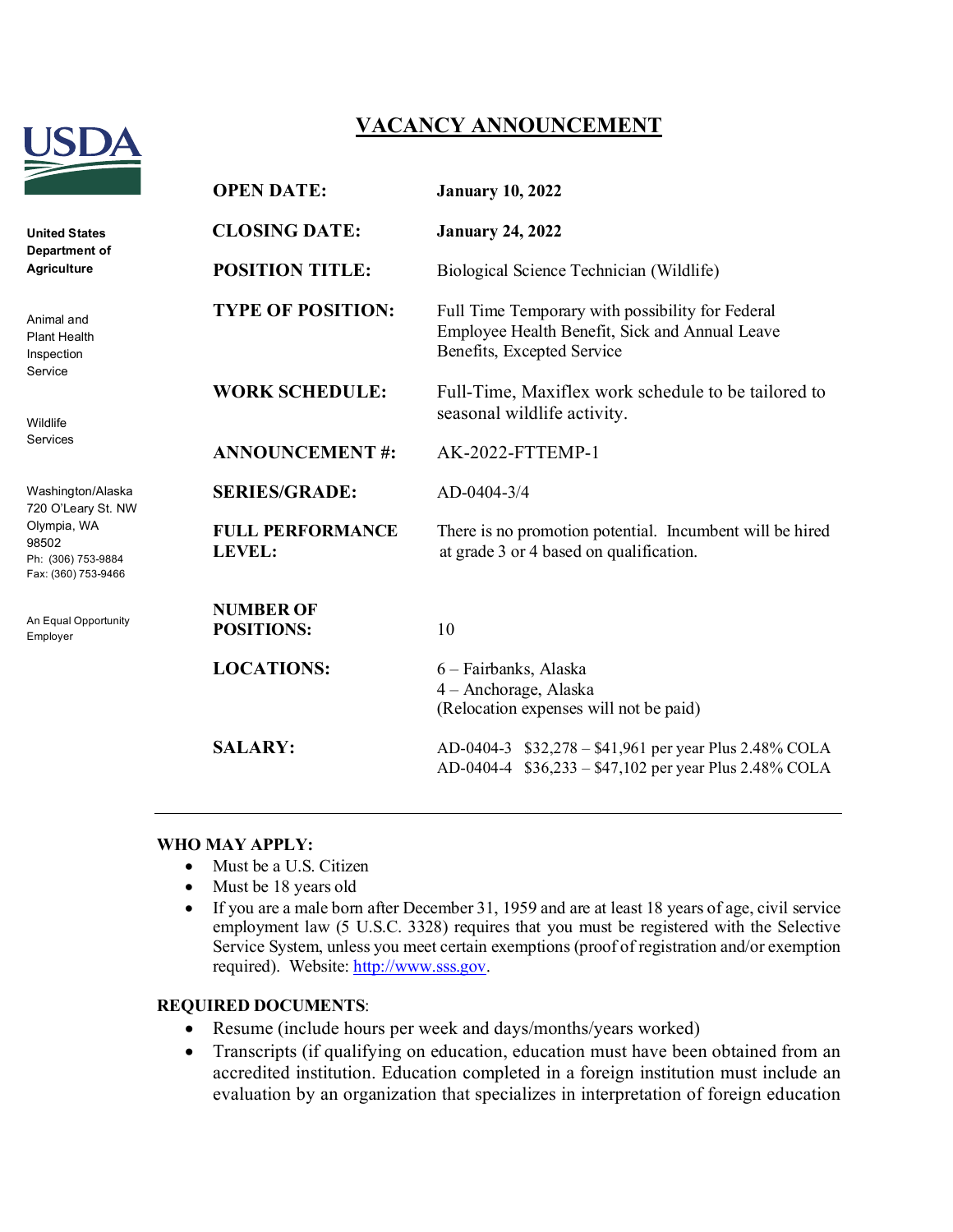programs that it was deemed equivalent to an accredited U.S. education program, see: [Foreign Education Evaluation.](https://gcc02.safelinks.protection.outlook.com/?url=https%3A%2F%2Fwww2.ed.gov%2Fabout%2Foffices%2Flist%2Fous%2Finternational%2Fusnei%2Fus%2Fedlite-visitus-forrecog.html&data=04%7C01%7C%7C11943fc5b6c744a1eaf808d994b380cb%7Ced5b36e701ee4ebc867ee03cfa0d4697%7C0%7C0%7C637704320942882445%7CUnknown%7CTWFpbGZsb3d8eyJWIjoiMC4wLjAwMDAiLCJQIjoiV2luMzIiLCJBTiI6Ik1haWwiLCJXVCI6Mn0%3D%7C1000&sdata=eFM%2FAEJF94arMiZPRhoualSYFFlEfxpUZC5TLPZiDNg%3D&reserved=0) All transcripts must be in English or include an English translation.)

- DD-214 (Member 4 copy) and/or VA letter required for applicable Veteran preference.
- Current active duty members must submit a certification that they are expected to be discharged or released from active duty under honorable conditions not later than 120 days after the date the certification is submitted.

**HOW TO APPLY:** Additional materials not listed above (i.e. position descriptions, training certificates, etc.) may not be considered. Applicants who do not submit the required items listed above may not be considered. Applications with all supporting documents must be submitted to the contact office and must be **RECEIVED** by the **CLOSING DATE** of this announcement.

Interested individuals should mail or email (preferred) a resume, transcripts, veteran documentation (if applicable) to the address listed here:

# **CONTACT OFFICE:**

Spencer Atkinson, Asst. District Supervisor USDA APHIS Wildlife Services 9001 E. Frontage Road, Palmer Alaska 99645 Phone: (907) 745-0871 [Spencer.W.Atkinson@usda.gov](mailto:Spencer.W.Atkinson@usda.gov) (Preferred Method)

#### **DUTIES:**

These positions are located in the Wildlife Services (WS) Program, Animal and Plant Health Inspection Service (APHIS) of the U.S. Department of Agriculture. The WS Program provides federal leadership in addressing wildlife damage problems to protect agriculture, property, natural resources and human health and safety. Both operational management and information sharing activities are conducted. The incumbent performs a wide range of assignments related to wildlife damage management with special emphasis on activities to assess, reduce or prevent wildlife damage in highly urbanized areas. The incumbent also assists with other wildlife management projects as required within the District or State program. Furthermore, the incumbent will:

- Use techniques aimed at controlling native and invasive wildlife damage to property, human safety, natural resources and agriculture.
- Be required to be familiar with and know how to use various devices, chemicals, tools, and related equipment utilized in mammal and bird damage control operations, including the use of snares, traps, or specialized firearms.
- Responsible for organizing, conducting, and implementing direct control operations within a small geographical area as assigned by supervisor to control damage caused by avian or mammalian species.
- Prepare and assists others in preparing and submitting routine and special reports regarding daily, weekly or monthly activities, observations, events and other relevant data.
- The incumbent must demonstrate a respect for safety in all operations, including the operation of motor vehicles, firearms, control devices, and equipment.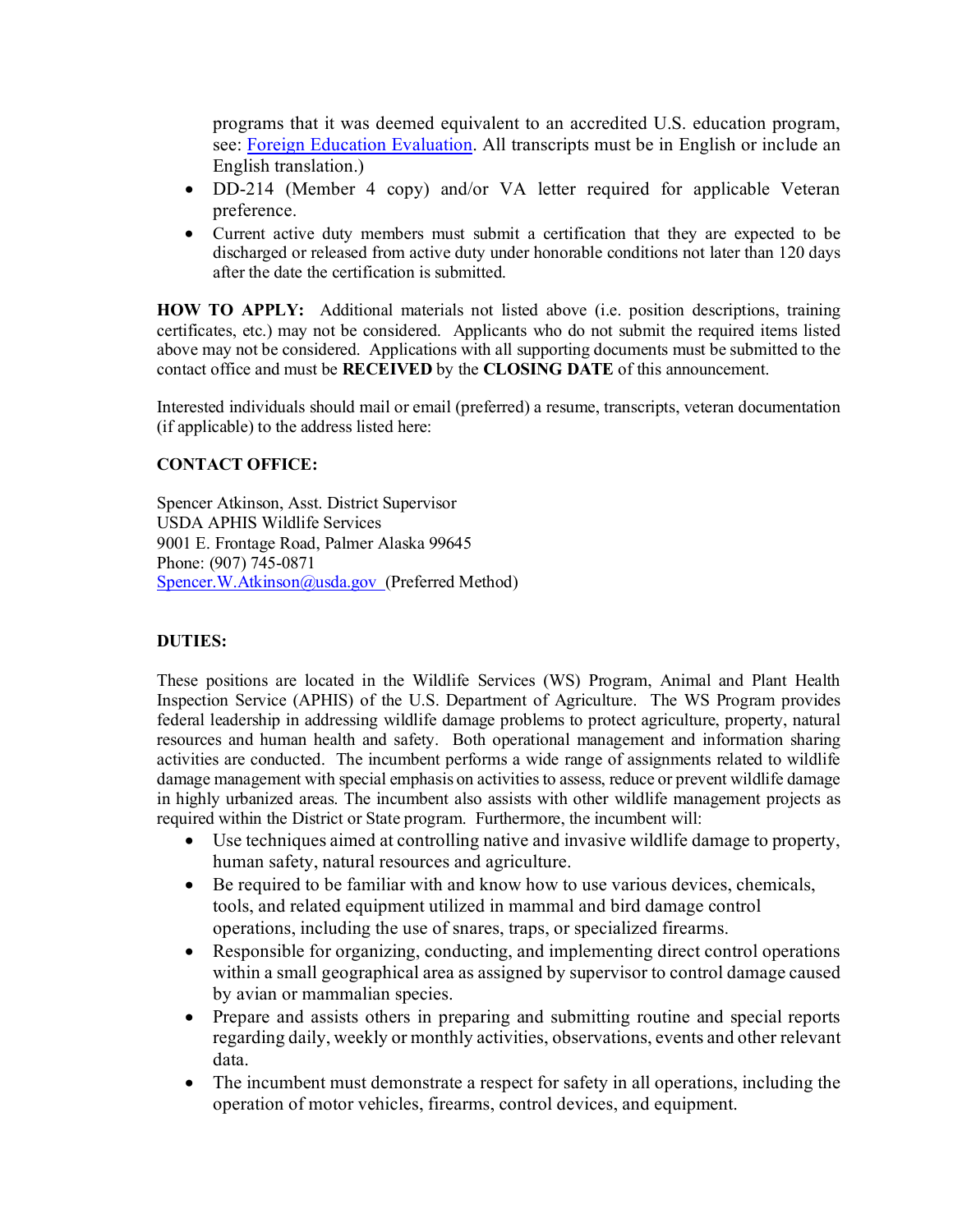- Assist with outreach and educational opportunities through workshops and training sessions.
- Conduct much of his/her time working independently and/or cooperatively with fellow WS personnel when necessary.

## **MINIMUM ELIGIBLITY REQUIREMENTS:**

To qualify, applicants MUST meet all minimum qualification requirements, except Medical Requirements, by the closing date of the announcement.

## **QUALIFICATIONS REQUIRED:**

**FOR THE AD-03 GRADE:** Applicants must have 6 months of general experience.

#### **OR**

## **Education**

Successful completion of l year of study that included at least 6 semester hours in any combination of scientific or technical courses such as biology, chemistry, statistics, entomology, animal husbandry, botany, physics, agriculture, or mathematics.

**FOR THE AD-04 GRADE:** Applicants must have 6 months of general experience and 6 months of specialized experience (equivalent to the GS-03 level) that may have been obtained in the private or public (local, county, state, Federal) sectors which demonstrates:

- Experience in the principles of wildlife ecology and management to support the goals of Wildlife Services.
- Experience identifying North American wildlife species using field identification guides, expertise, and related methods in support of wildlife damage management efforts.
- Experience safely and effectively using firearms, traps, snares, pesticides, immobilizing drugs, pyrotechnics, electronic harassment devices, and other non-lethal control tools to provide wildlife damage management to cooperators.
- Conducting basic computer operations for record keeping, data analysis, report writing and correspondence

# **OR**

Successful completion of 2 years of study that included at least 12 semester hours in any combination of courses such as biology, chemistry, statistics, entomology, animal husbandry, botany, physics, agriculture, or mathematics. At least 6 semester hours of courses must be directly related to the position to be filled.

Equivalent combinations of education and experience are qualifying for this grade level.

#### **HOW YOU WILL BE EVALUATED**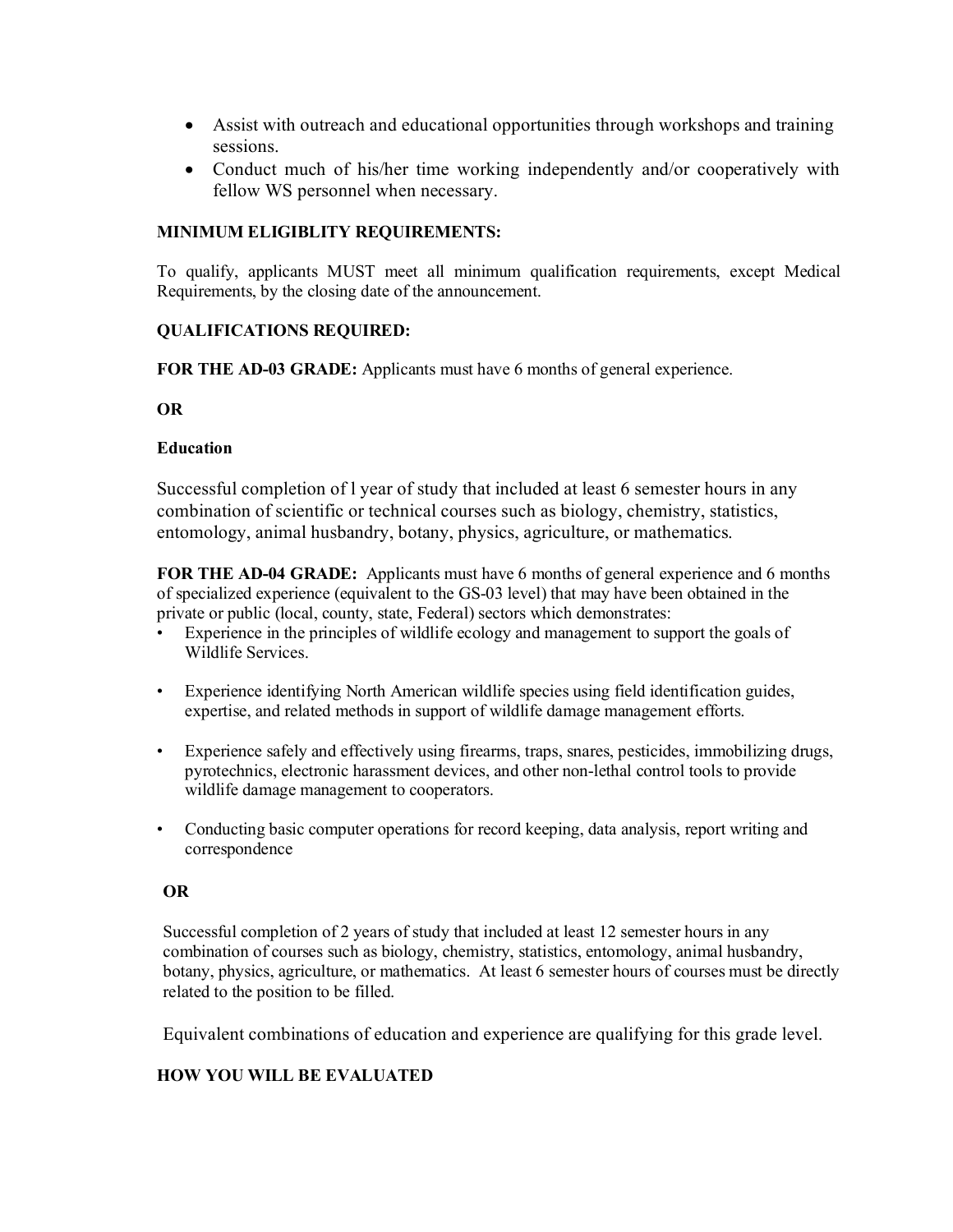Applicants who meet basic minimum qualifications may be referred to the hiring manager for selection. Qualified candidates eligible for veterans' preference will receive referral and selection priority over non-veterans.

## **OTHER REQUIREMENTS: (if applicable to your position)**

- Must obtain or have a valid U.S. driver's license. Operation of Government-owned or leased vehicles is required.
- As a condition of employment, appropriate security clearance is required for this position.
- Position is subject to random and applicant drug testing.
- Must demonstrate a respect for safety in all operations, including the operation of motor vehicles, firearms, control devices, and equipment.
- In order to perform the essential duties of this position, you must have the legal and physical ability to possess and discharge firearms. You must be able to pass a government background check and meet any additional requirements to carry and use firearms. A background check will include answering questions about where you've lived, worked, went to school, and any military history or police records. Selection and retention in this position is contingent on a successfully adjudicated FBI National Criminal History Check (fingerprint check).

**Emergency Response** – APHIS is an emergency response agency. This means that all Agency employees may be asked or assigned to participate in rotating temporary duty assignments to support emergency programs at some time during their careers with APHIS. It is difficult to predict the frequency with which such emergency situations may occur – and could range from several emergencies in a year to none over the course of many years. In the event that you are called upon to support an emergency program, this may require irregular working hours, including overtime, and may include duties other than those specified in your official position description. While some emergency program support assignments may be able to be performed at the employee's current duty station, in other cases employees may be asked to go on-site to a temporary duty state location. In addition, it may be necessary for employees to participate in multiple rotations to an emergency program assignment. Attempts will be made to keep disruption to the employee to a minimum.

See this link:

[https://www.usajobs.gov//Help/working-in-government/fair-and-transparent/signature-false](https://www.usajobs.gov/Help/working-in-government/fair-and-transparent/signature-false-statements/)[statements/](https://www.usajobs.gov/Help/working-in-government/fair-and-transparent/signature-false-statements/)

NOTE: APPLICANTS FOR THIS POSITION WILL BE REQUIRED TO SUBMIT TO URINALYSIS TO SCREEN FOR ILLEGAL DRUG USE PRIOR TO APPOINTMENT. APPOINTMENT TO THE POSITION WILL BE CONTINGENT UPON A NEGATIVE DRUG TEST RESULT. INCUMBENTS OF THIS POSITION WILL BE REQUIRED TO SUBMIT TO URINALYSIS TO SCREEN FOR ILLEGAL DRUG USE ON AN ONGOING BASIS AFTER APPOINTMENT, AS DIRECTED.

*Carrying a firearm is a condition of employment* – In the passing of the *Lautenberg Amendment*, Congress passed legislation which prohibits anyone who has been convicted of a misdemeanor crime of domestic violence from possessing a firearm or ammunition. If selected you will be required to sign the form, "Inquiry for Positions Requiring Possession of Firearms," certifying that you meet this criteria.